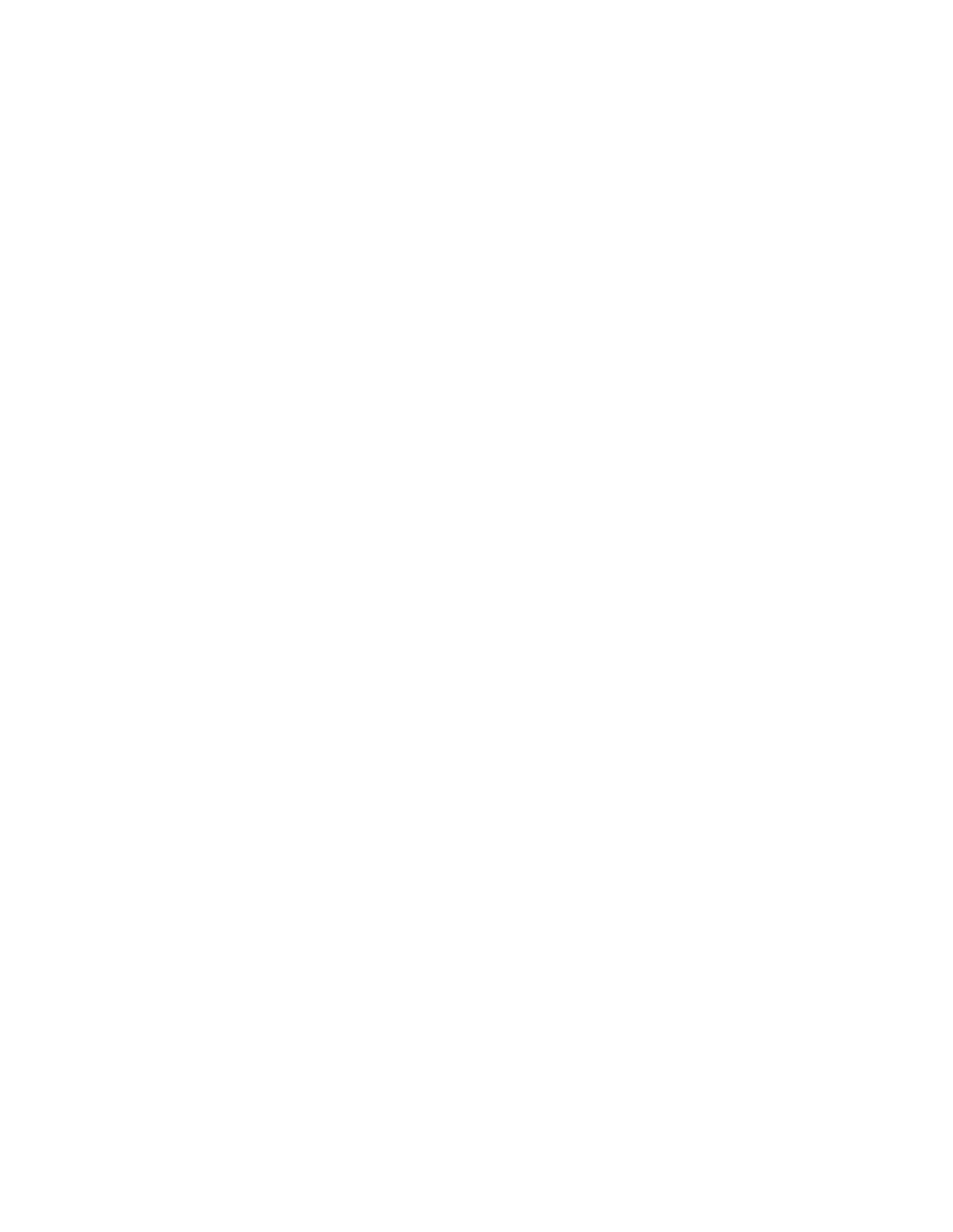# **SUBSTITUTE HOUSE BILL 1052** \_\_\_\_\_\_\_\_\_\_\_\_\_\_\_\_\_\_\_\_\_\_\_\_\_\_\_\_\_\_\_\_\_\_\_\_\_\_\_\_\_\_\_\_\_\_\_

\_\_\_\_\_\_\_\_\_\_\_\_\_\_\_\_\_\_\_\_\_\_\_\_\_\_\_\_\_\_\_\_\_\_\_\_\_\_\_\_\_\_\_\_\_\_\_

AS AMENDED BY THE SENATE

Passed Legislature - 1991 Regular Session

## **State of Washington 52nd Legislature 1991 Regular Session**

**By** House Committee on Human Services (originally sponsored by Representatives Leonard, Winsley, Riley and Basich; by request of Dept. of Social and Health Services).

Read first time February 25, 1991.

 AN ACT Relating to clarification of existing public assistance statutes; amending RCW 74.04.005, 74.04.055, 74.04.500, and 74.04.515; adding a new chapter to Title 74 RCW; creating a new section; and repealing RCW 74.04.390, 74.04.400, 74.04.410, 74.04.420, 74.04.430, 74.04.440, 74.04.450, 74.04.460, 74.04.470, 74.04.473, 74.04.477, 74.04.505, 74.22.010, 74.22.020, 74.22.030, 74.22.040, 74.22.050, 74.22.060, 74.22.070, 74.22.080, 74.22.090, 74.22.100, 74.22.110, 74.22.120, 74.23.005, 74.23.010, 74.23.020, 74.23.030, 74.23.040, 74.23.050, 74.23.060, 74.23.070, 74.23.080, 74.23.090, 74.23.100, 74.23.110, 74.23.120, and 74.23.900.

11 BE IT ENACTED BY THE LEGISLATURE OF THE STATE OF WASHINGTON:

12 **Sec. 1.** RCW 74.04.005 and 1990 c 285 s 2 are each amended to read 13 as follows:

14 For the purposes of this title, unless the context indicates 15 otherwise, the following definitions shall apply: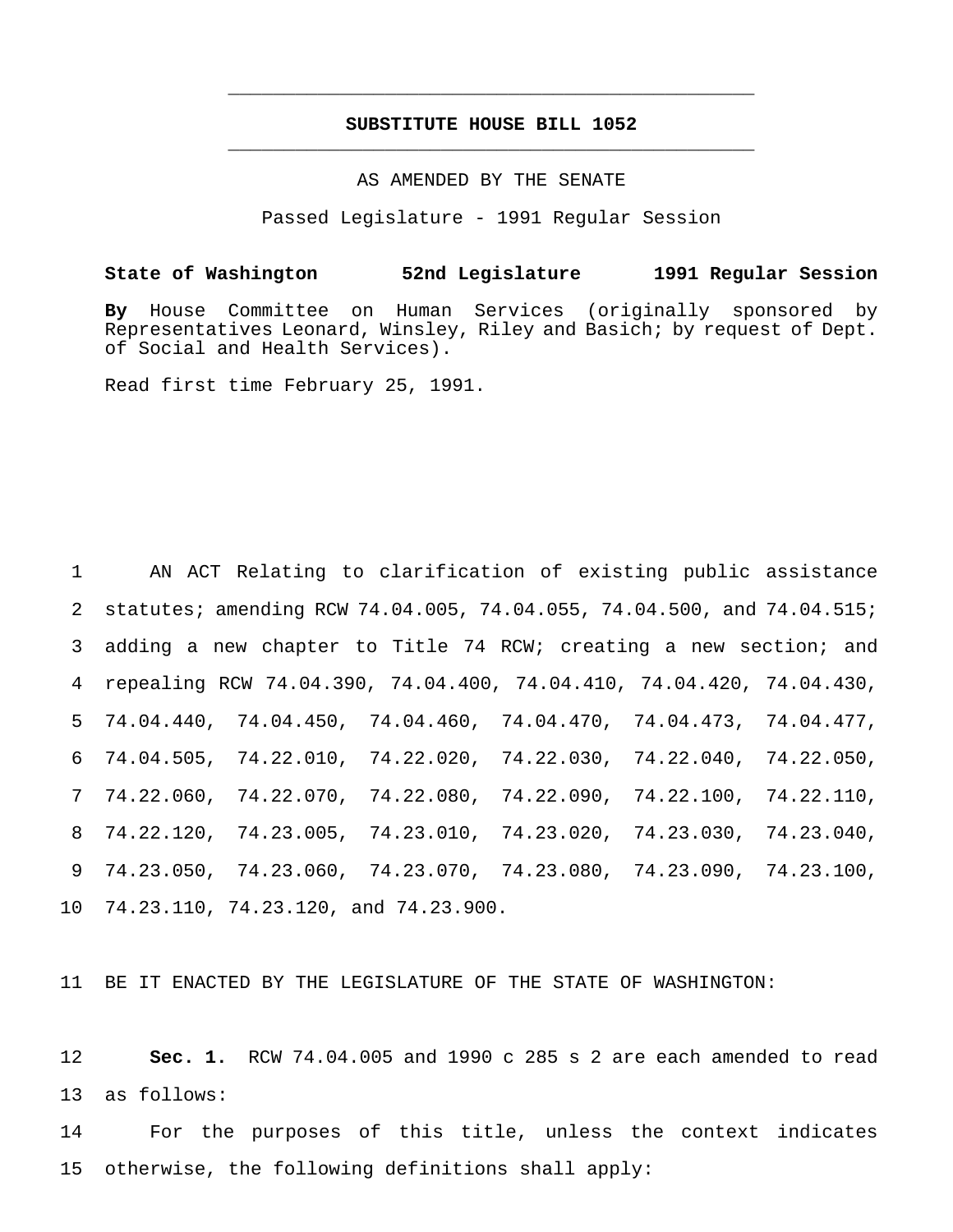(1) "Public assistance" or "assistance"--Public aid to persons in need thereof for any cause, including services, medical care, assistance grants, disbursing orders, work relief, general assistance and federal-aid assistance.

(2) "Department"--The department of social and health services.

 (3) "County or local office"--The administrative office for one or more counties or designated service areas.

 (4) "Director" or "secretary" means the secretary of social and health services.

 (5) "Federal-aid assistance"--The specific categories of assistance for which provision is made in any federal law existing or hereafter passed by which payments are made from the federal government to the state in aid or in respect to payment by the state for public assistance rendered to any category of needy persons for which provision for federal funds or aid may from time to time be made, or a federally administered needs-based program.

(6)(a) "General assistance"--Aid to persons in need who:

 (i) Are not eligible to receive federal-aid assistance, other than food stamps and medical assistance; however, an individual who refuses or fails to cooperate in obtaining federal-aid assistance, without good 21 cause, is not eligible for general assistance;

(ii) Are either:

 (A) Pregnant: PROVIDED, That need is based on the current income and resource requirements of the federal aid to families with dependent children program: PROVIDED FURTHER, That during any period in which an aid for dependent children employable program is not in operation, only those pregnant women who are categorically eligible for medicaid are eligible for general assistance; or

 (B) Incapacitated from gainful employment by reason of bodily or mental infirmity that will likely continue for a minimum of sixty days SHB 1052.SL p. 2 of 17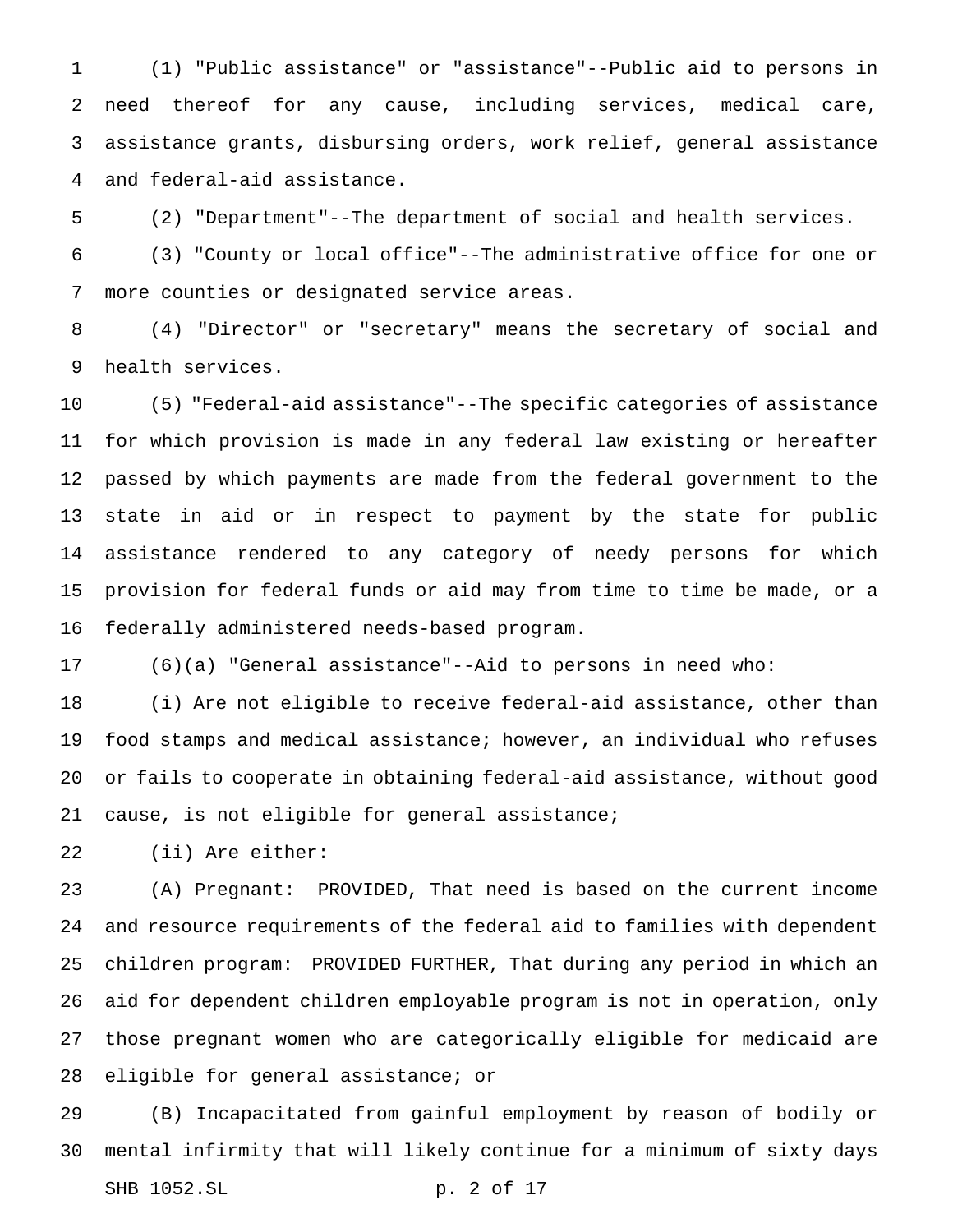as determined by the department. Persons who are unemployable due to alcohol or drug addiction are not eligible for general assistance. Persons receiving general assistance on July 26, 1987, or becoming eligible for such assistance thereafter, due to an alcohol or drug- related incapacity, shall be referred to appropriate assessment, treatment, shelter, or supplemental security income referral services as authorized under chapter 74.50 RCW. Referrals shall be made at the time of application or at the time of eligibility review. Alcoholic and drug addicted clients who are receiving general assistance on July 26, 1987, may remain on general assistance if they otherwise retain their eligibility until they are assessed for services under chapter 74.50 RCW. This subsection (6)(a)(ii)(B) shall not be construed to prohibit the department from granting general assistance benefits to alcoholics and drug addicts who are incapacitated due to other physical or mental conditions that meet the eligibility criteria for the general assistance program;

 (iii) Are citizens or aliens lawfully admitted for permanent residence or otherwise residing in the United States under color of law; and

 (iv) Have furnished the department their social security account number. If the social security account number cannot be furnished because it has not been issued or is not known, an application for a number shall be made prior to authorization of assistance, and the social security number shall be provided to the department upon receipt.

26 (b) Notwithstanding the provisions of subsection  $(6)(a)(i)$ ,  $(ii)$ , and (c) of this section, general assistance shall be provided to the following recipients of federal-aid assistance: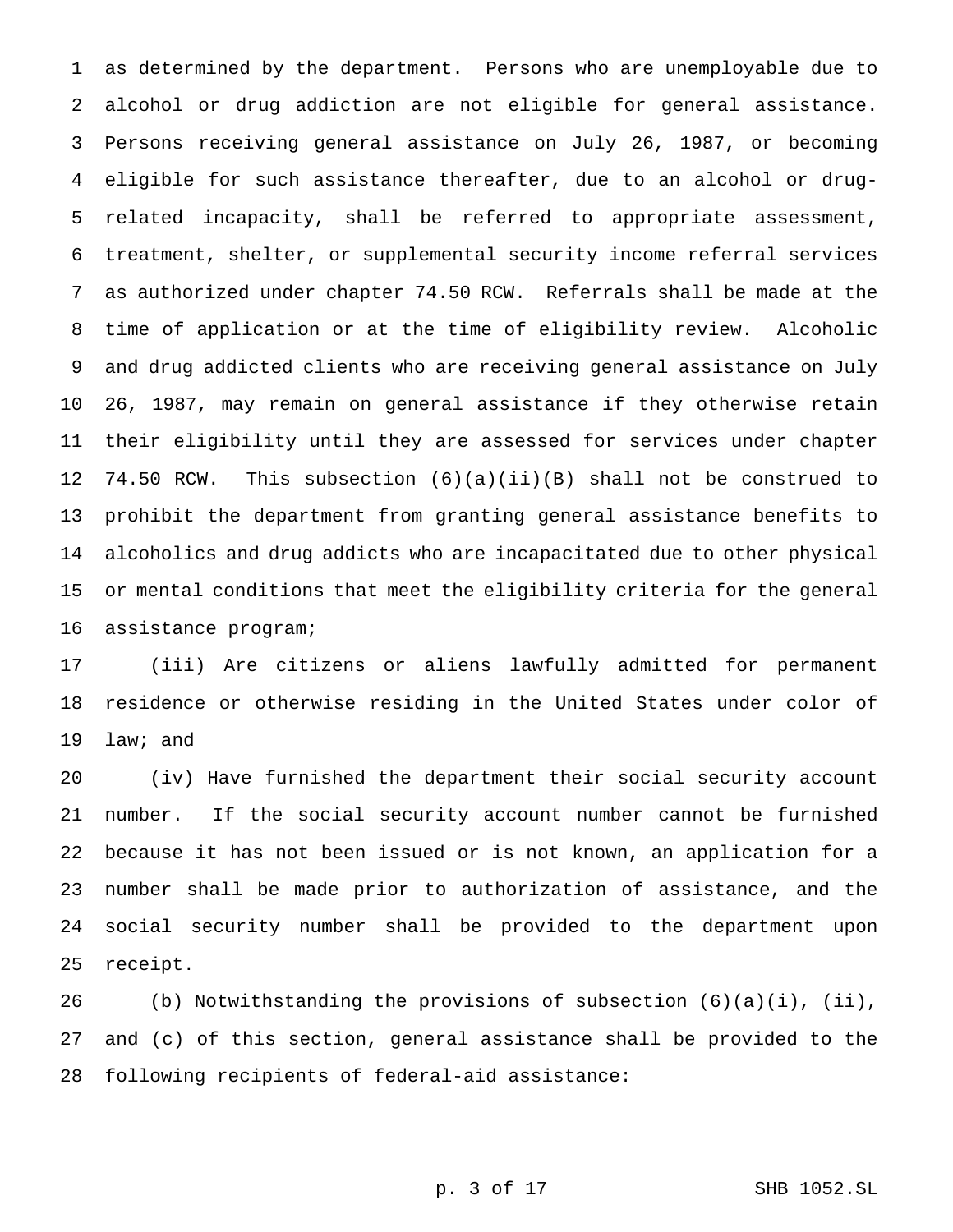(i) Recipients of supplemental security income whose need, as defined in this section, is not met by such supplemental security income grant because of separation from a spouse; or

 (ii) To the extent authorized by the legislature in the biennial appropriations act, to recipients of aid to families with dependent children whose needs are not being met because of a temporary reduction in monthly income below the entitled benefit payment level caused by loss or reduction of wages or unemployment compensation benefits or some other unforeseen circumstances. The amount of general assistance authorized shall not exceed the difference between the entitled benefit payment level and the amount of income actually received.

 (c) General assistance shall be provided only to persons who are not members of assistance units receiving federal aid assistance, except as provided in subsection (6)(a)(ii)(A) and (b) of this section, and will accept available services which can reasonably be expected to enable the person to work or reduce the need for assistance unless there is good cause to refuse. Failure to accept such services shall result in termination until the person agrees to cooperate in accepting such services and subject to the following maximum periods of ineligibility after reapplication:

(i) First failure: One week;

(ii) Second failure within six months: One month;

(iii) Third and subsequent failure within one year: Two months.

 (d) The department shall adopt by rule medical criteria for general assistance eligibility to ensure that eligibility decisions are consistent with statutory requirements and are based on clear, objective medical information.

 (e) The process implementing the medical criteria shall involve consideration of opinions of the treating or consulting physicians or health care professionals regarding incapacity, and any eligibility SHB 1052.SL p. 4 of 17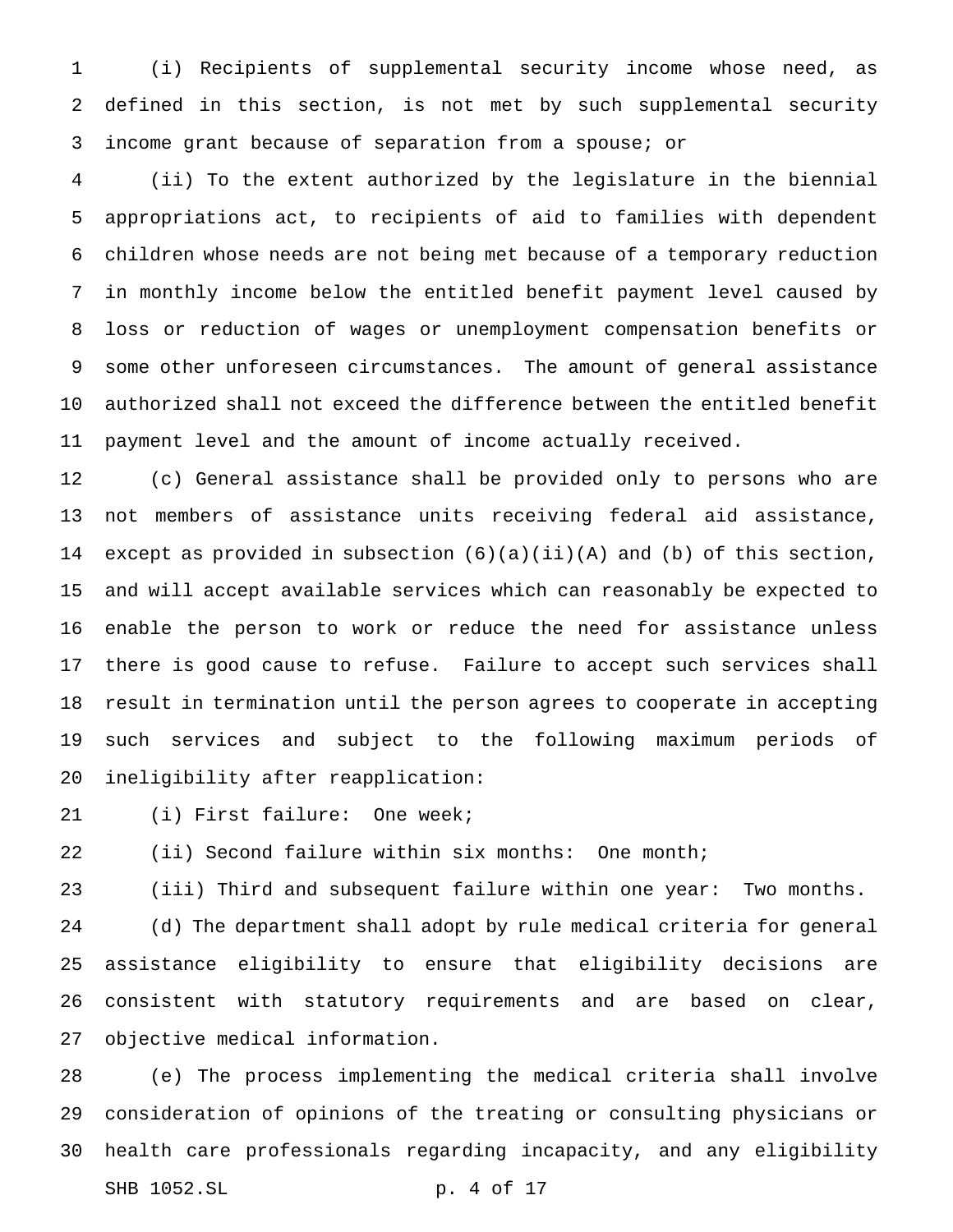decision which rejects uncontroverted medical opinion must set forth clear and convincing reasons for doing so.

 (f) Recipients of general assistance based upon a finding of incapacity from gainful employment who remain otherwise eligible shall not have their benefits terminated absent a clear showing of material improvement in their medical or mental condition or specific error in the prior determination that found the recipient eligible by reason of incapacitation. Recipients of general assistance based upon pregnancy 9 who relinquish their child for adoption, remain otherwise eligible, and 10 ((who)) are not eligible to receive benefits under the federal aid to families with dependent children program shall not have their benefits 12 terminated until the end of the month in which the period of six weeks 13 following the birth of the recipient's child falls. Recipients of the federal aid to families with dependent children program who lose their 15 eligibility solely because of the birth and relinquishment of the qualifying child may receive general assistance through the end of the 17 month in which the period of six weeks following the birth of the child 18 falls.

 (7) "Applicant"--Any person who has made a request, or on behalf of whom a request has been made, to any county or local office for assistance.

 (8) "Recipient"--Any person receiving assistance and in addition those dependents whose needs are included in the recipient's assistance.

 (9) "Standards of assistance"--The level of income required by an applicant or recipient to maintain a level of living specified by the department.

 (10) "Resource"--Any asset, tangible or intangible, owned by or available to the applicant at the time of application, which can be applied toward meeting the applicant's need, either directly or by

p. 5 of 17 SHB 1052.SL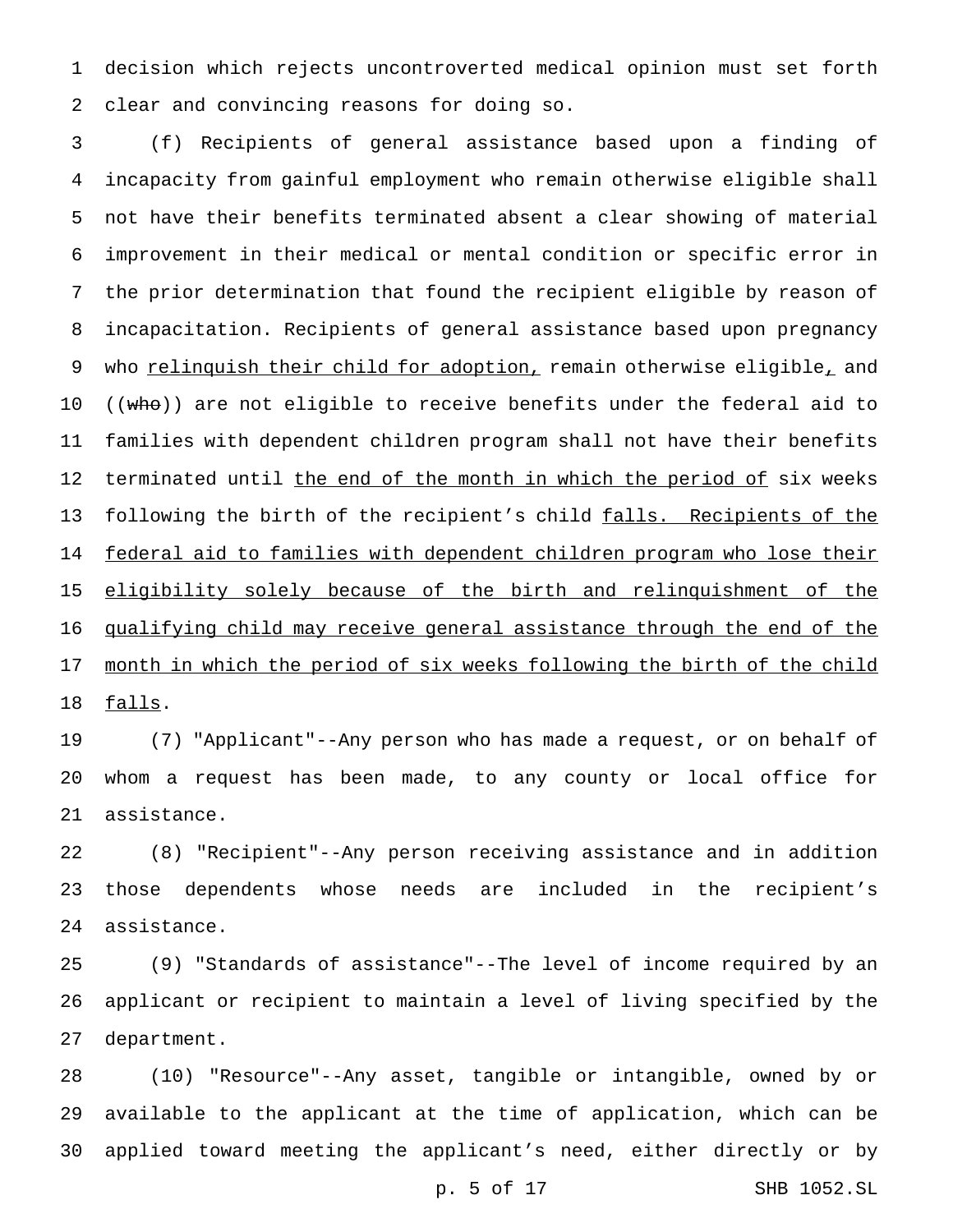conversion into money or its equivalent: PROVIDED, That an applicant may retain the following described resources and not be ineligible for public assistance because of such resources.

 (a) A home, which is defined as real property owned and used by an applicant or recipient as a place of residence, together with a reasonable amount of property surrounding and contiguous thereto, which is used by and useful to the applicant. Whenever a recipient shall cease to use such property for residential purposes, either for himself or his dependents, the property shall be considered as a resource which can be made available to meet need, and if the recipient or his dependents absent themselves from the home for a period of ninety consecutive days such absence, unless due to hospitalization or health reasons or a natural disaster, shall raise a rebuttable presumption of abandonment: PROVIDED, That if in the opinion of three physicians the recipient will be unable to return to the home during his lifetime, and the home is not occupied by a spouse or dependent children or disabled sons or daughters, such property shall be considered as a resource which can be made available to meet need.

 (b) Household furnishings and personal effects and other personal property having great sentimental value to the applicant or recipient, as limited by the department consistent with limitations on resources and exemptions for federal aid assistance.

 (c) A motor vehicle, other than a motor home, used and useful having an equity value not to exceed one thousand five hundred dollars. (d) All other resources, including any excess of values exempted, not to exceed one thousand dollars or other limit as set by the department, to be consistent with limitations on resources and exemptions necessary for federal aid assistance.

 (e) Applicants for or recipients of general assistance may retain the following described resources in addition to exemption for a motor SHB 1052.SL p. 6 of 17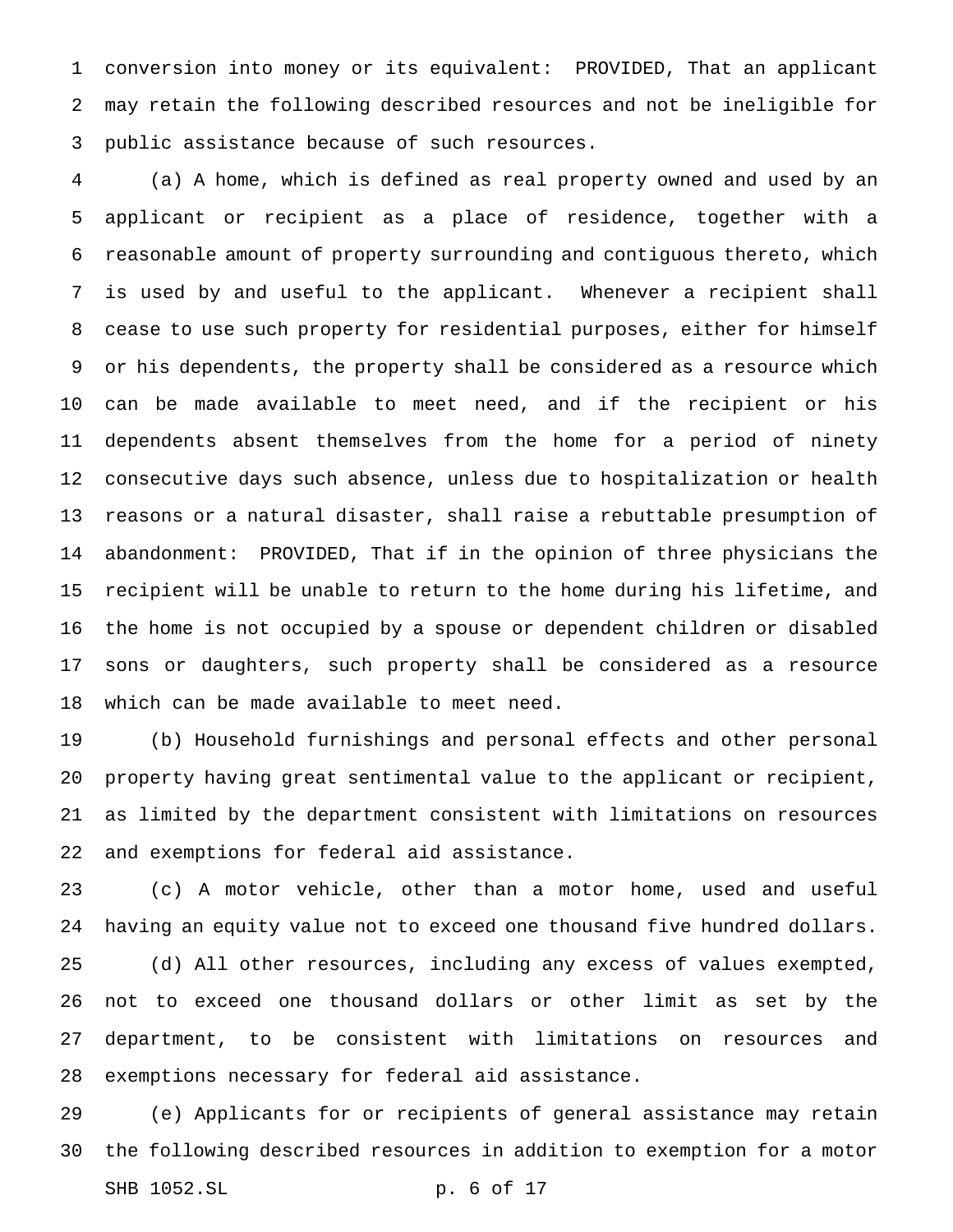vehicle or home and not be ineligible for public assistance because of such resources:

 (i) Household furnishings, personal effects, and other personal property having great sentimental value to the applicant or recipient; (ii) Term and burial insurance for use of the applicant or recipient;

 (iii) Life insurance having a cash surrender value not exceeding 8 one thousand five hundred dollars; and

 (iv) Cash, marketable securities, and any excess of values above one thousand five hundred dollars equity in a vehicle and above one thousand five hundred dollars in cash surrender value of life insurance, not exceeding one thousand five hundred dollars for a single person or two thousand two hundred fifty dollars for a family unit of two or more. The one thousand dollar limit in subsection (10)(d) of this section does not apply to recipients of or applicants for general assistance.

 (f) If an applicant for or recipient of public assistance possesses property and belongings in excess of the ceiling value, such value shall be used in determining the need of the applicant or recipient, except that: (i) The department may exempt resources or income when the income and resources are determined necessary to the applicant's or recipient's restoration to independence, to decrease the need for public assistance, or to aid in rehabilitating the applicant or recipient or a dependent of the applicant or recipient; and (ii) the 25 department may provide grant assistance for a period not to exceed nine months from the date the agreement is signed pursuant to this section to persons who are otherwise ineligible because of excess real property owned by such persons when they are making a good faith effort to 29 dispose of that property( $\frac{1}{2}$  but the recipient must sign an agreement to dispose of the property and repay assistance payments made to the date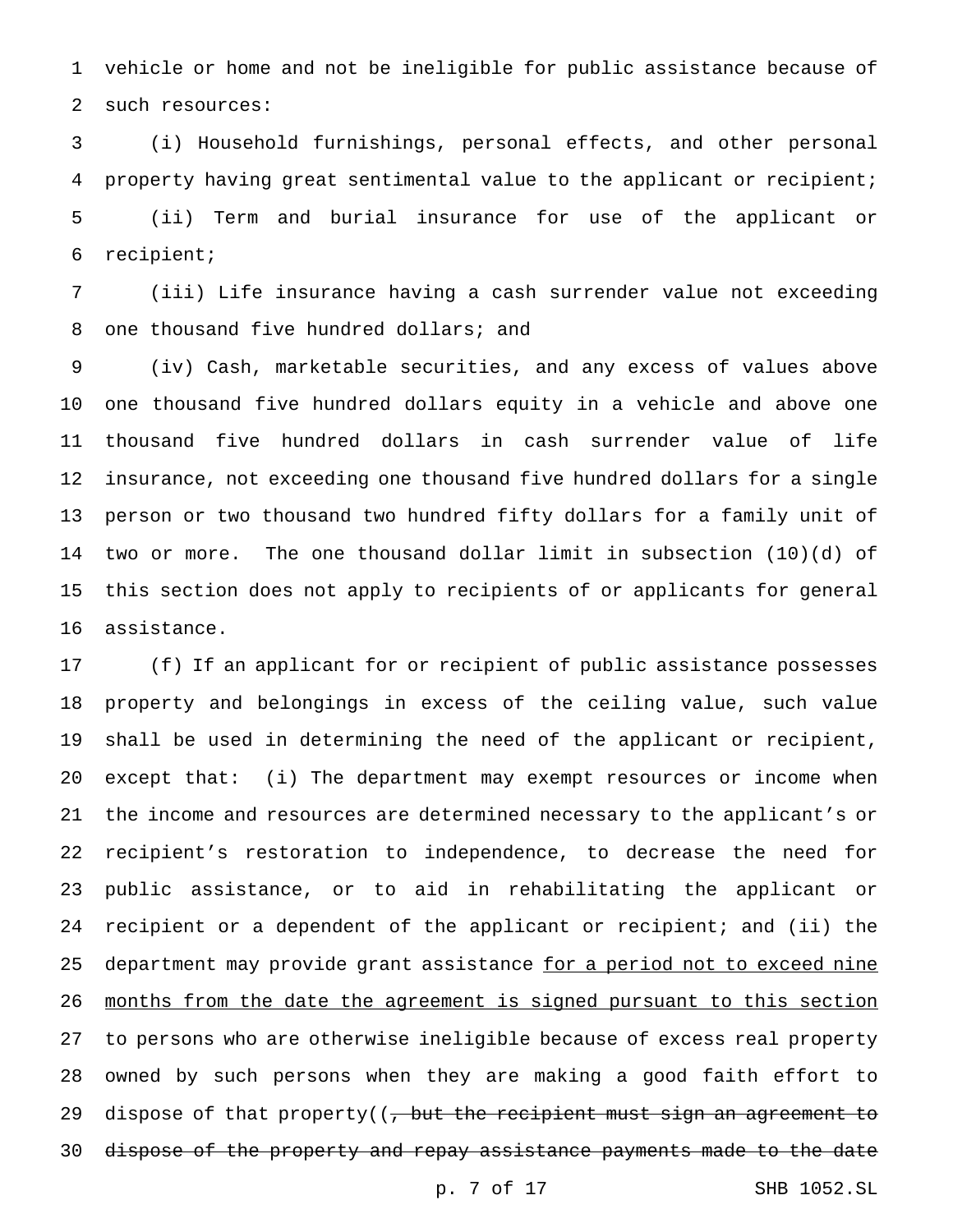1 of disposition of the property which would not have been made had the 2 disposal occurred at the beginning of the period for which the payments 3 of such assistance were made. In no event shall such amount due the 4 state exceed the net proceeds otherwise available to the recipient from 5 the disposition, unless after nine months from the date of the 6 agreement the property has not been sold, or if the recipient's 7 eligibility for financial assistance ceases for any other reason. In 8 these two instances the entire amount of assistance paid during this 9 period will be treated as an overpayment and a debt due the state, and 10 may be recovered pursuant to RCW 43.20B.630)): PROVIDED, That:

11 (A) The applicant or recipient signs an agreement to repay the 12 lesser of the amount of aid received or the net proceeds of such sale; 13 (B) If the owner of the excess property ceases to make good faith 14 efforts to sell the property, the entire amount of assistance may 15 become an overpayment and a debt due the state and may be recovered 16 pursuant to RCW 43.20B.630;

17 (C) Applicants and recipients are advised of their right to a fair 18 hearing and afforded the opportunity to challenge a decision that good 19 faith efforts to sell have ceased, prior to assessment of an 20 overpayment under this section; and

21 (D) At the time assistance is authorized, the department files a 22 lien without a sum certain on the specific property.

 (11) "Income"--(a) All appreciable gains in real or personal property (cash or kind) or other assets, which are received by or become available for use and enjoyment by an applicant or recipient during the month of application or after applying for or receiving public assistance. The department may by rule and regulation exempt income received by an applicant for or recipient of public assistance which can be used by him to decrease his need for public assistance or to aid in rehabilitating him or his dependents, but such exemption SHB 1052.SL p. 8 of 17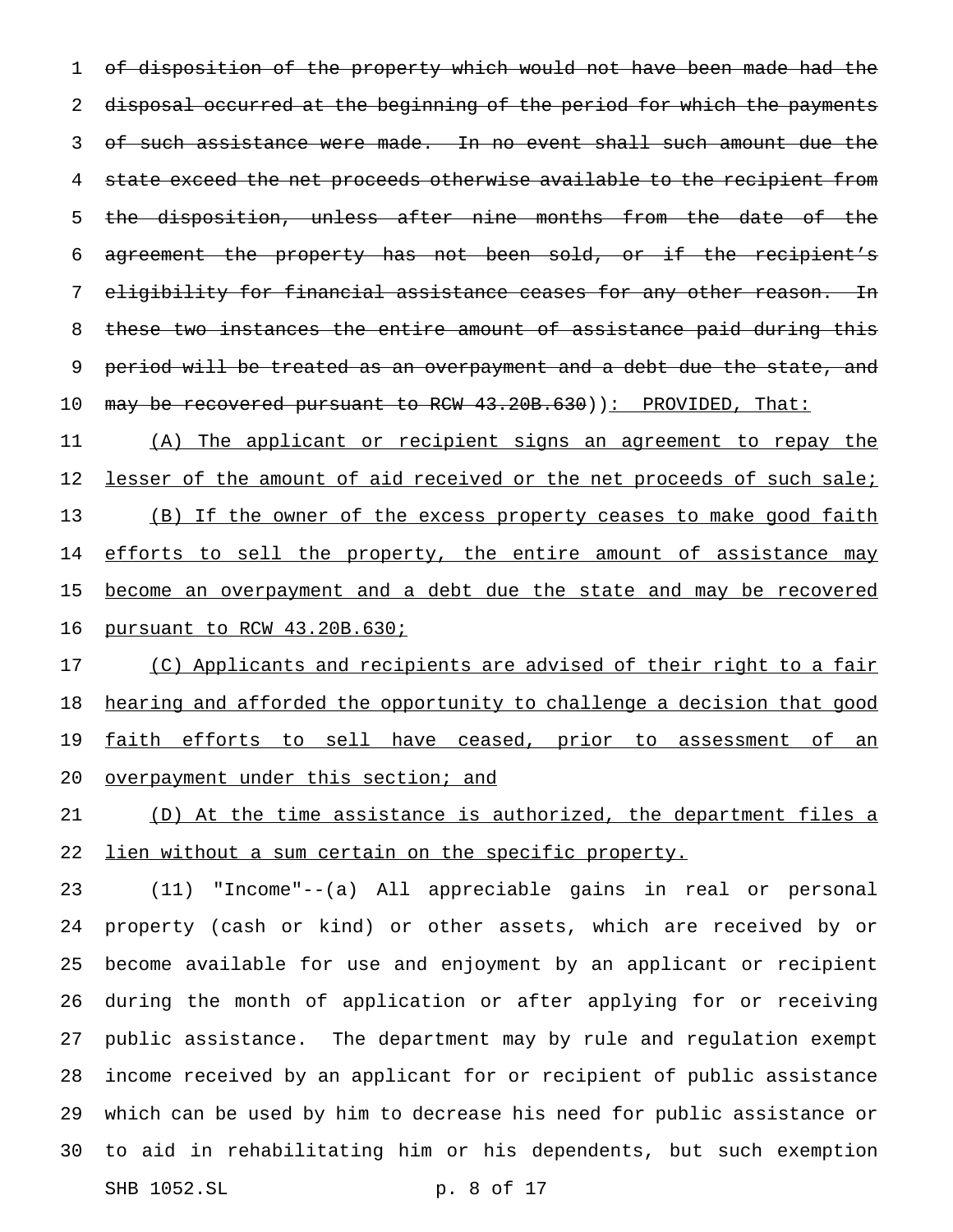shall not, unless otherwise provided in this title, exceed the exemptions of resources granted under this chapter to an applicant for public assistance. In determining the amount of assistance to which an applicant or recipient of aid to families with dependent children is entitled, the department is hereby authorized to disregard as a resource or income the earned income exemptions consistent with federal requirements. The department may permit the above exemption of earnings of a child to be retained by such child to cover the cost of special future identifiable needs even though the total exceeds the exemptions or resources granted to applicants and recipients of public assistance, but consistent with federal requirements. In formulating rules and regulations pursuant to this chapter, the department shall define income and resources and the availability thereof, consistent with federal requirements. All resources and income not specifically exempted, and any income or other economic benefit derived from the use of, or appreciation in value of, exempt resources, shall be considered in determining the need of an applicant or recipient of public assistance.

 (b) If, under applicable federal requirements, the state has the option of considering property in the form of lump sum compensatory awards or related settlements received by an applicant or

 recipient as income or as a resource, the department shall consider such property to be a resource.

 (12) "Need"--The difference between the applicant's or recipient's standards of assistance for himself and the dependent members of his family, as measured by the standards of the department, and value of all nonexempt resources and nonexempt income received by or available to the applicant or recipient and the dependent members of his family. (13) For purposes of determining eligibility for public assistance and participation levels in the cost of medical care, the department

p. 9 of 17 SHB 1052.SL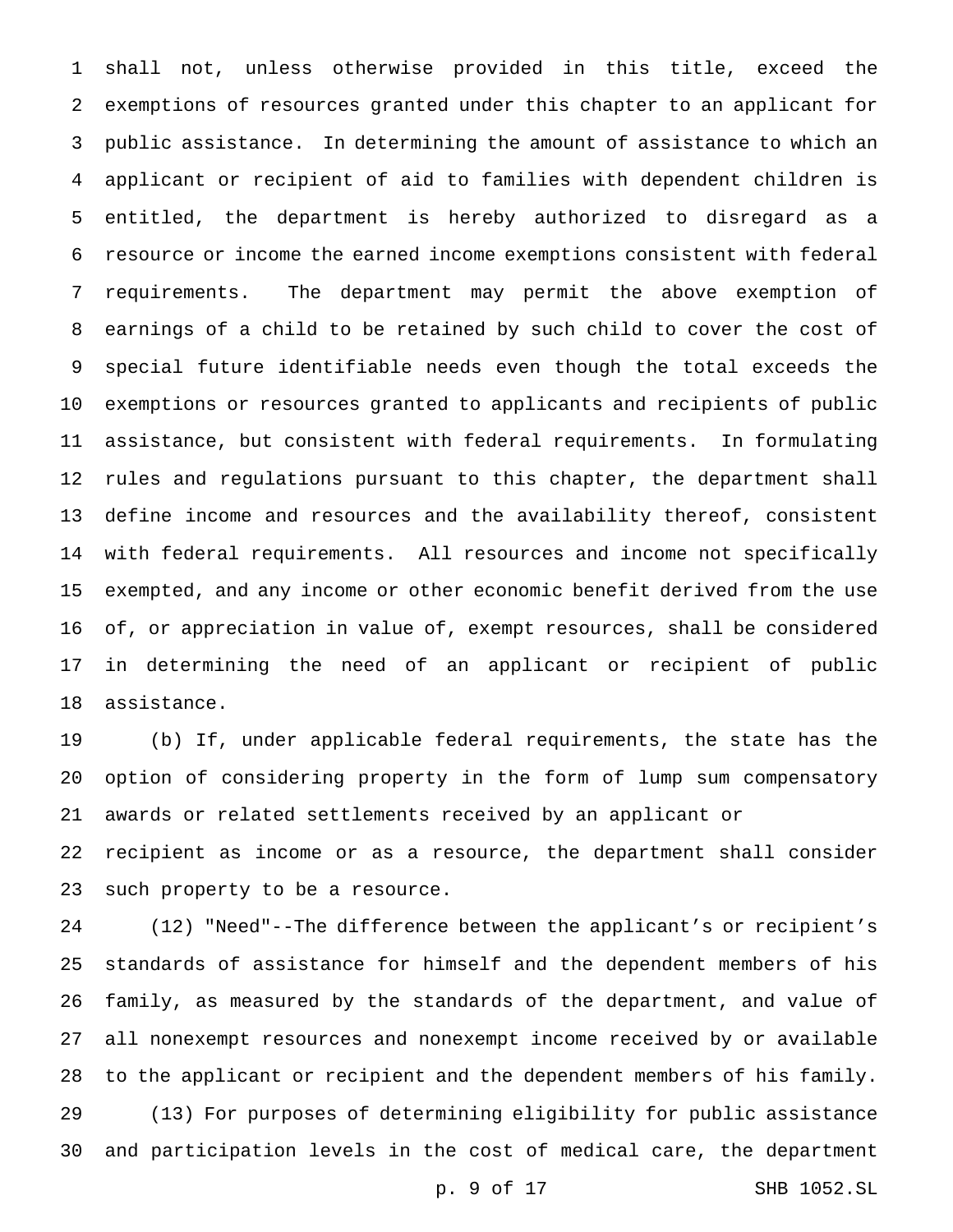shall exempt restitution payments made to people of Japanese and Aleut ancestry pursuant to the Civil Liberties Act of 1988 and the Aleutian and Pribilof Island Restitution Act passed by congress, P.L. 100-383, including all income and resources derived therefrom.

 (14) In the construction of words and phrases used in this title, the singular number shall include the plural, the masculine gender shall include both the feminine and neuter genders and the present tense shall include the past and future tenses, unless the context thereof shall clearly indicate to the contrary.

 **Sec. 2.** RCW 74.04.055 and 1979 c 141 s 298 are each amended to read as follows:

 In furtherance of the policy of this state to cooperate with the federal government in the programs included in this title the secretary shall issue such rules and regulations as may become necessary to entitle this state to participate in federal grants-in-aid, goods, commodities and services unless the same be expressly prohibited by this title. Any section or provision of this title which may be susceptible to more than one construction shall be interpreted in favor of the construction most likely to satisfy federal laws entitling this state to receive federal matching or other funds for the various 21 programs of public assistance. If any part of this chapter is found to 22 be in conflict with federal requirements which are a prescribed 23 condition to the receipts of federal funds to the state, the conflicting part of this chapter is hereby inoperative solely to the 25 extent of the conflict with respect to the agencies directly affected, and such finding or determination shall not affect the operation of the 27 remainder of this chapter.

SHB 1052.SL p. 10 of 17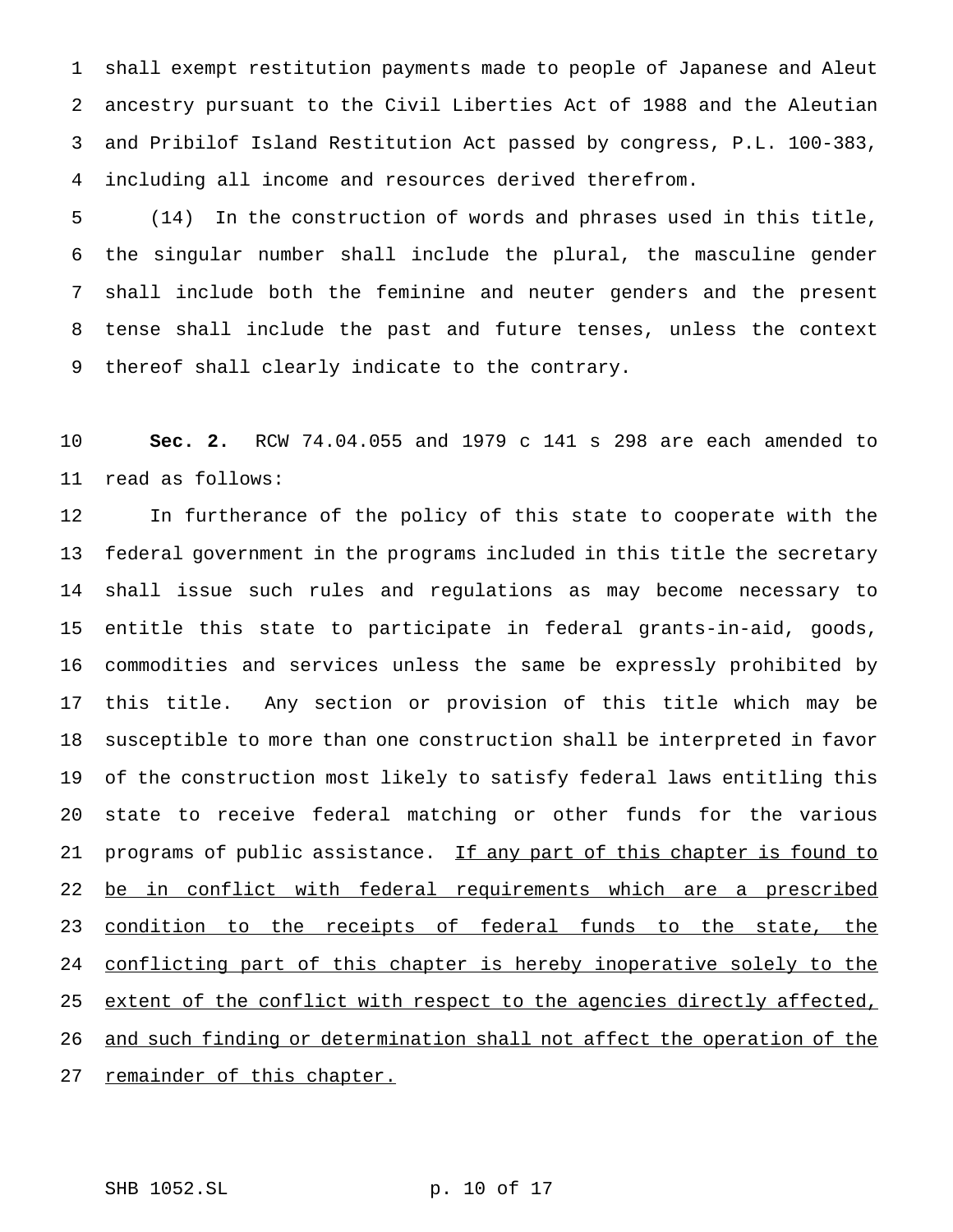**Sec. 3.** RCW 74.04.500 and 1979 c 141 s 322 are each amended to read as follows:

 The department of social and health services is authorized to establish a food stamp program under the federal food stamp act of 5 ((1964)) 1977, as amended.

 **Sec. 4.** RCW 74.04.515 and 1969 ex.s. c 172 s 7 are each amended to read as follows:

8 In ((determining eligibility for purchase of)) administering the 9 food stamp((s)) program, there shall be no discrimination against any 10 ((household)) applicant or recipient by reason of age, sex, handicap, 11 religious creed, political beliefs, race, color, or national origin.

 NEW SECTION. **Sec. 5.** The legislature establishes as state policy the goal of economic self-sufficiency for employable recipients of public assistance, through employment, training, and education. In furtherance of this policy, the legislature intends to comply with the requirements of the federal social security act, as amended, by creating a job opportunities and basic skills training program for applicants and recipients of aid to families with dependent children. The purpose of this program is to provide recipients of aid to families with dependent children the opportunity to obtain a full range of necessary education, training, skills, and supportive services, including child care, consistent with their needs, that will help them enter or reenter gainful employment, thereby avoiding long-term welfare dependence and achieving economic self-sufficiency. The program shall be operated by the department of social and health services in conformance with federal law and consistent with the following legislative findings: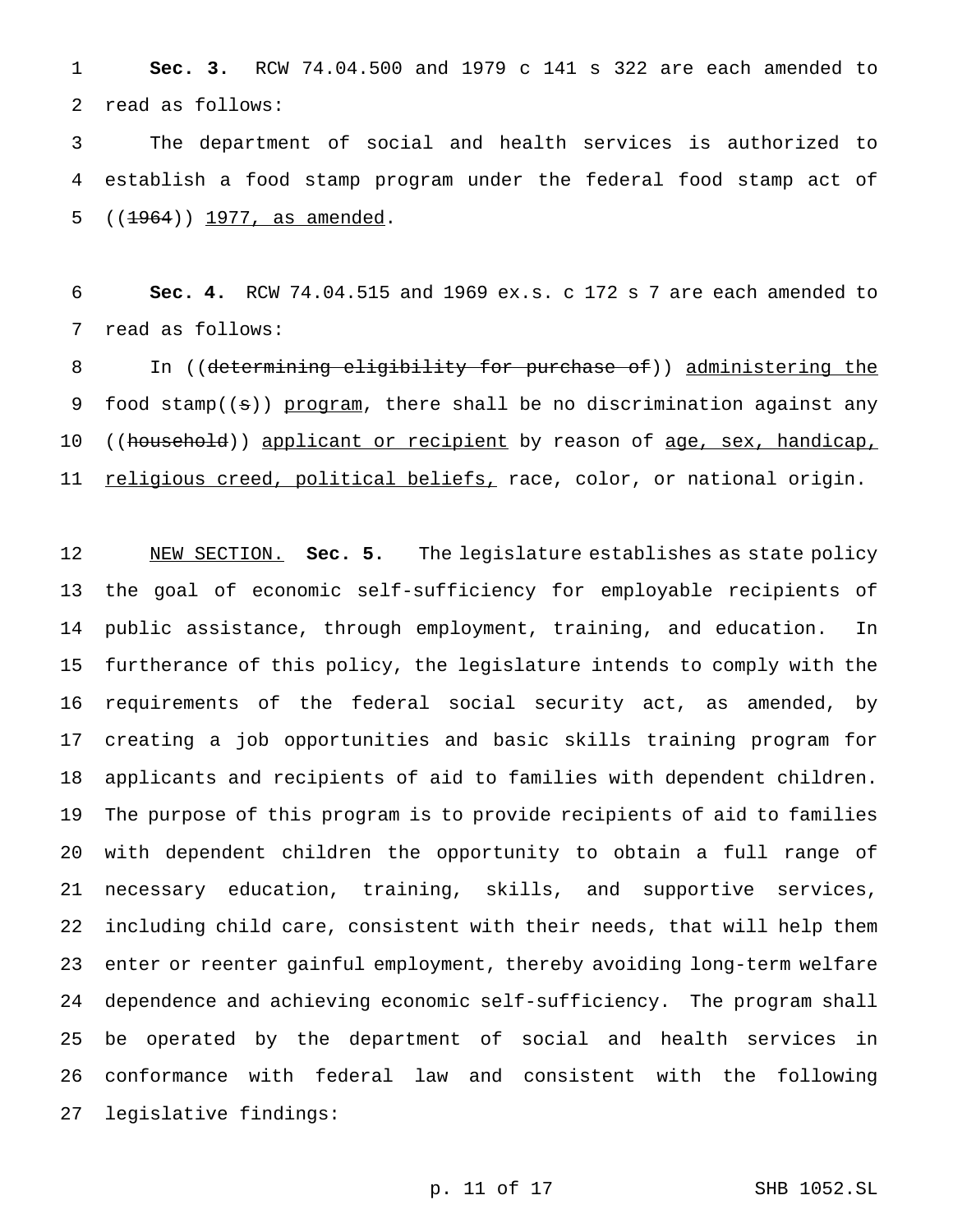(1) The legislature finds that the well-being of children depends not only on meeting their material needs, but also on the ability of parents to become economically self-sufficient. The job opportunities and basic skills training program is specifically directed at increasing the household earnings of aid to families with dependent children recipients, through the removal of barriers preventing them from achieving self-sufficiency. These barriers include, but are not limited to, the lack of supportive services such as affordable and reliable child care, adequate transportation, appropriate counseling, and necessary job-related tools, equipment, books, clothing, and supplies, the absence of basic literacy skills, the lack of educational attainment sufficient to meet labor market demands for career employees, and the nonavailability of useful labor market assessments. (2) The legislature also recognizes that aid to families with dependent children recipients must be acknowledged as active participants in self-sufficiency planning under the program. The legislature finds that the department of social and health services should communicate concepts of personal empowerment, self-motivation, and self-esteem to program participants. The legislature further recognizes that informed choice is consistent with individual responsibility, and that parents should be given a range of options for available child care while participating in the program.

 (3) The legislature finds that education, including, but not limited to, literacy, high school equivalency, vocational, secondary, and postsecondary, is one of the most important tools an individual needs to achieve full independence, and that this should be an important component of the program.

 (4) The legislature further finds that the objectives of this program are to assure that aid to families with dependent children

```
SHB 1052.SL p. 12 of 17
```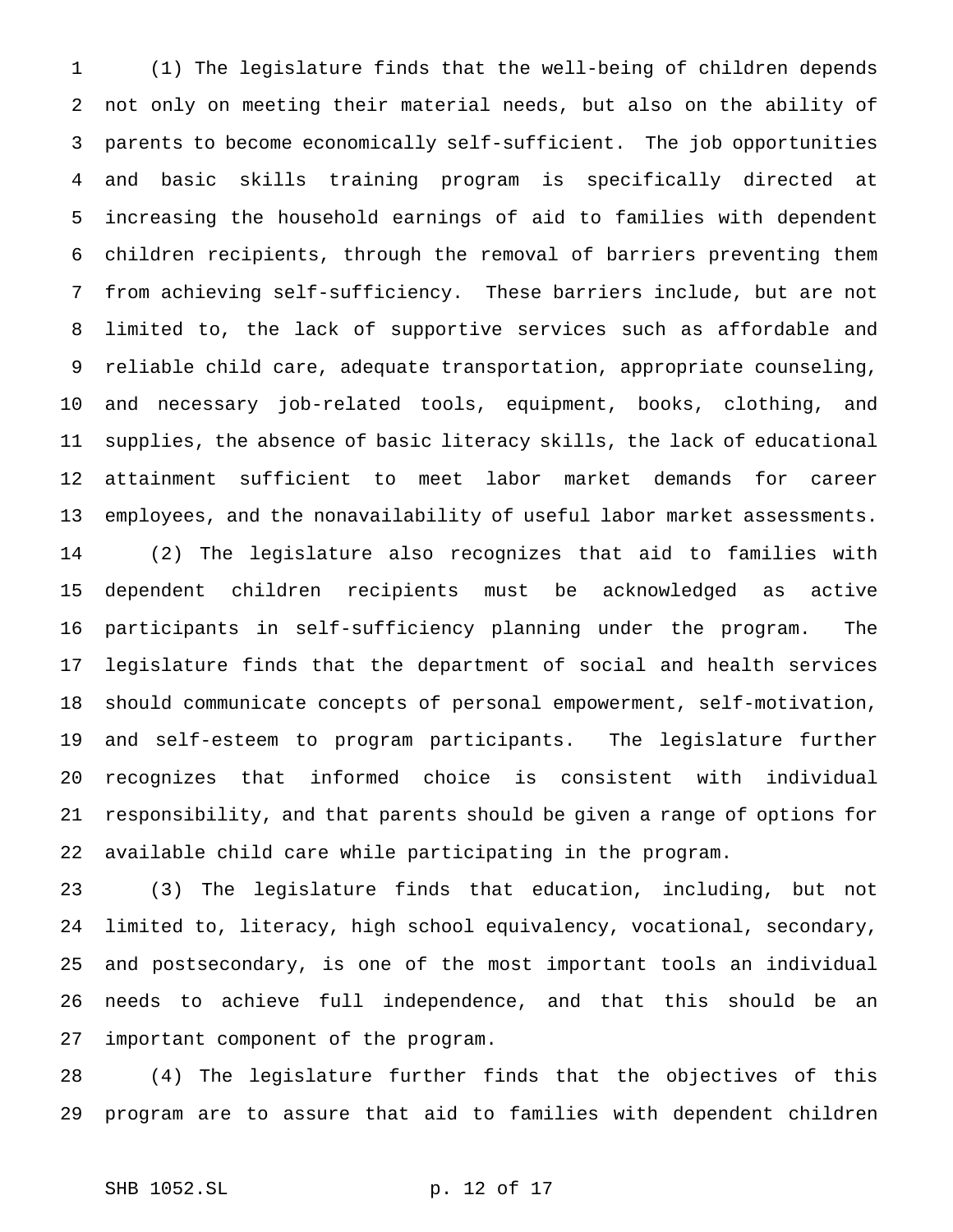recipients achieve financial stability and an adequate standard of living at wages that will meet family needs.

 NEW SECTION. **Sec. 6.** (1) The department of social and health services is authorized to contract with public and private employment and training agencies and other public service entities to provide services prescribed or allowed under the federal social security act, as amended, to carry out the purposes of the jobs training program. The department of social and health services has sole authority and responsibility to carry out the job opportunities and basic skills training program. No contracting entity shall have the authority to review, change, or disapprove any administrative decision, or otherwise substitute its judgment for that of the department of social and health services as to the application of policies and rules adopted by the department of social and health services.

 (2) To the extent feasible under federal law, the department of social and health services and all entities contracting with it shall give first priority of service to individuals volunteering for program participation.

 (3) The department of social and health services shall adopt rules under chapter 34.05 RCW establishing criteria constituting circumstances of good cause for an individual failing or refusing to participate in an assigned program component, or failing or refusing to accept or retain employment. These criteria shall include, but not be limited to, the following circumstances: (a) If the individual is a parent or other relative personally providing care for a child under age six years, and the employment would require the individual to work more than twenty hours per week; (b) if child care, or day care for an incapacitated individual living in the same home as a dependent child, is necessary for an individual to participate or continue participation

p. 13 of 17 SHB 1052.SL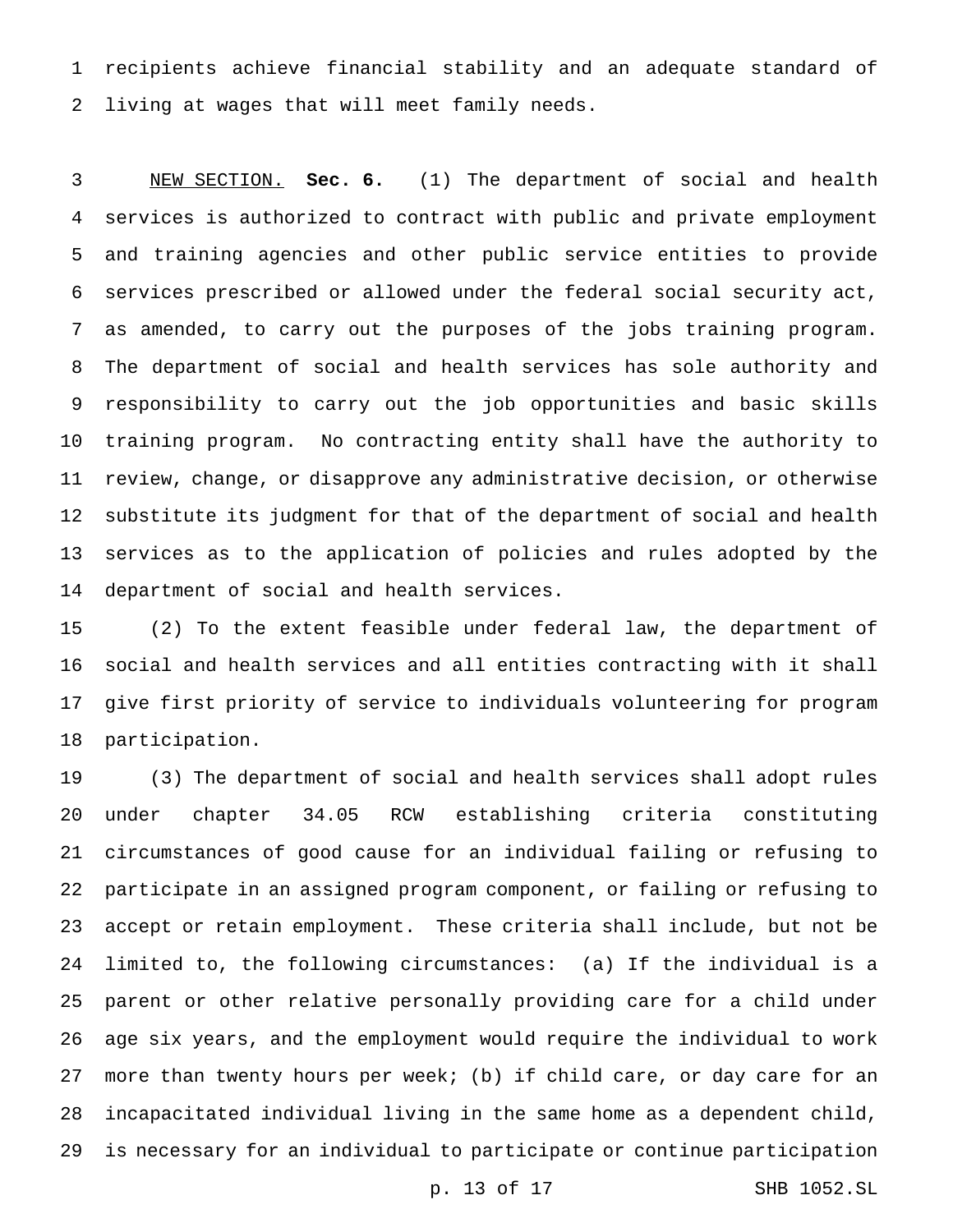in the program or accept employment, and such care is not available, and the department of social and health services fails to provide such care; (c) the employment would result in the family of the participant experiencing a net loss of cash income; or (d) circumstances that are beyond the control of the individual's household, either on a short-term or on an ongoing basis.

 (4) The department of social and health services shall adopt rules under chapter 34.05 RCW as necessary to effectuate the intent and purpose of this chapter.

 NEW SECTION. **Sec. 7.** Any section or provision of law dealing with the job opportunities and basic skills training program that may be susceptible to more than one construction shall be interpreted in favor of the construction most likely to comply with federal laws entitling the state to receive federal funds.

 NEW SECTION. **Sec. 8.** If any part of this chapter shall be found to be in conflict with federal requirements which are a prescribed condition to the allocation of federal funds to the state, such conflicting part of this chapter is hereby declared to be inoperative solely to the extent of such conflict and with respect to the agency directly affected, and such finding or determination shall not affect the operation of the remainder of this chapter and its application to the agency concerned.

 NEW SECTION. **Sec. 9.** If any provision of this chapter or its application to any person or circumstance is held invalid, the remainder of the chapter or the application of the provision to other persons or circumstances is not affected.

SHB 1052.SL p. 14 of 17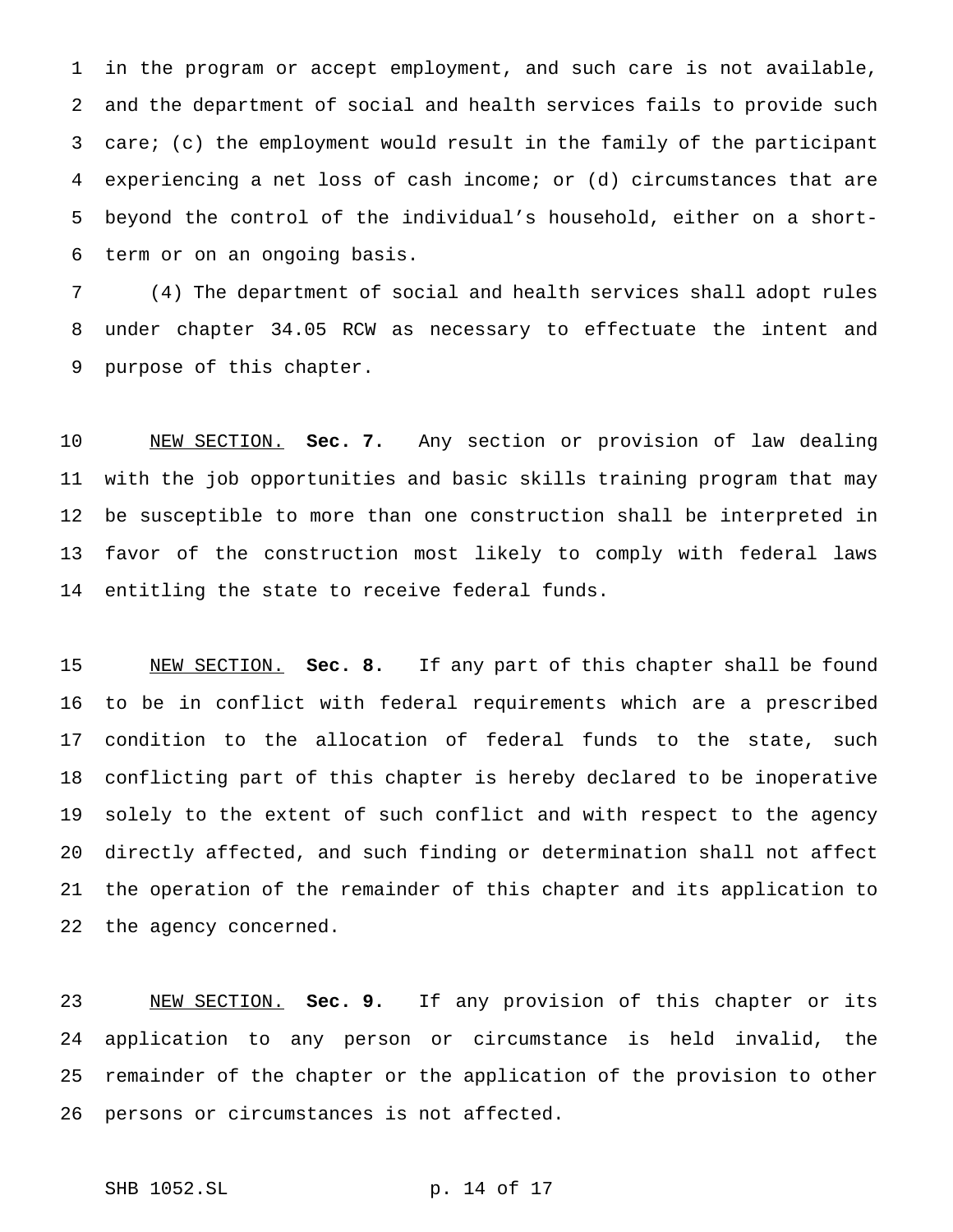| $\mathbf 1$    | NEW SECTION. Sec. 10. Sections 5 through 9 of this act shall        |
|----------------|---------------------------------------------------------------------|
| $\overline{2}$ | constitute a new chapter in Title 74 RCW.                           |
| 3              | NEW SECTION. Sec. 11. The following acts or parts of acts are       |
| 4              | each repealed:                                                      |
| 5              | (1) RCW 74.04.390 and 1979 c 141 s 315, 1963 c 228 s 6, & 1961 c    |
| 6              | $269$ s $2i$                                                        |
| 7              | (2) RCW 74.04.400 and 1979 c 141 s 316, 1963 c 228 s 7, & 1961 c    |
| 8              | $269$ s $3;$                                                        |
| 9              | (3) RCW 74.04.410 and 1979 c 141 s 317, 1963 c 228 s 8, & 1961 c    |
| 10             | $269$ s 4;                                                          |
| 11             | (4) RCW 74.04.420 and 1979 c 141 s 318, 1963 c 228 s 9, & 1961 c    |
| 12             | $269$ s $5:$                                                        |
| 13             | (5) RCW 74.04.430 and 1987 c 185 s 39, 1979 c 141 s 319, 1963 c 228 |
| 14             | s 10, & 1961 c 269 s 6;                                             |
| 15             | (6) RCW 74.04.440 and 1963 c 228 s 11 & 1961 c 269 s 7;             |
| 16             | (7) RCW 74.04.450 and 1963 c 228 s 12;                              |
| 17             | (8) RCW 74.04.460 and 1963 c 228 s 13;                              |
| 18             | (9) RCW 74.04.470 and 1979 c 141 s 320 & 1963 c 228 s 14;           |
| 19             | (10) RCW 74.04.473 and 1983 1st ex.s. c 41 s 41;                    |
| 20             | (11) RCW 74.04.477 and 1983 1st ex.s. c 41 s 42;                    |
| 21             | (12) RCW 74.04.505 and 1969 ex.s. c 172 s 5;                        |
| 22             | (13) RCW 74.22.010 and 1969 c 14 s 1;                               |
| 23             | $(14)$ RCW 74.22.020 and 1979 c 141 s 372 & 1969 c 14 s 2;          |
| 24             | (15) RCW 74.22.030 and 1969 c 14 s 3;                               |
| 25             | $(16)$ RCW 74.22.040 and 1969 c 14 s 4;                             |
| 26             | $(17)$ RCW 74.22.050 and 1979 c 141 s 373 & 1969 c 14 s 5;          |
| 27             | (18) RCW 74.22.060 and 1969 c 14 s 6;                               |
| 28             | (19) RCW 74.22.070 and 1979 c 141 s 374 & 1969 c 14 s 7;            |
| 29             | (20) RCW 74.22.080 and 1969 c 14 s 8;                               |

p. 15 of 17 SHB 1052.SL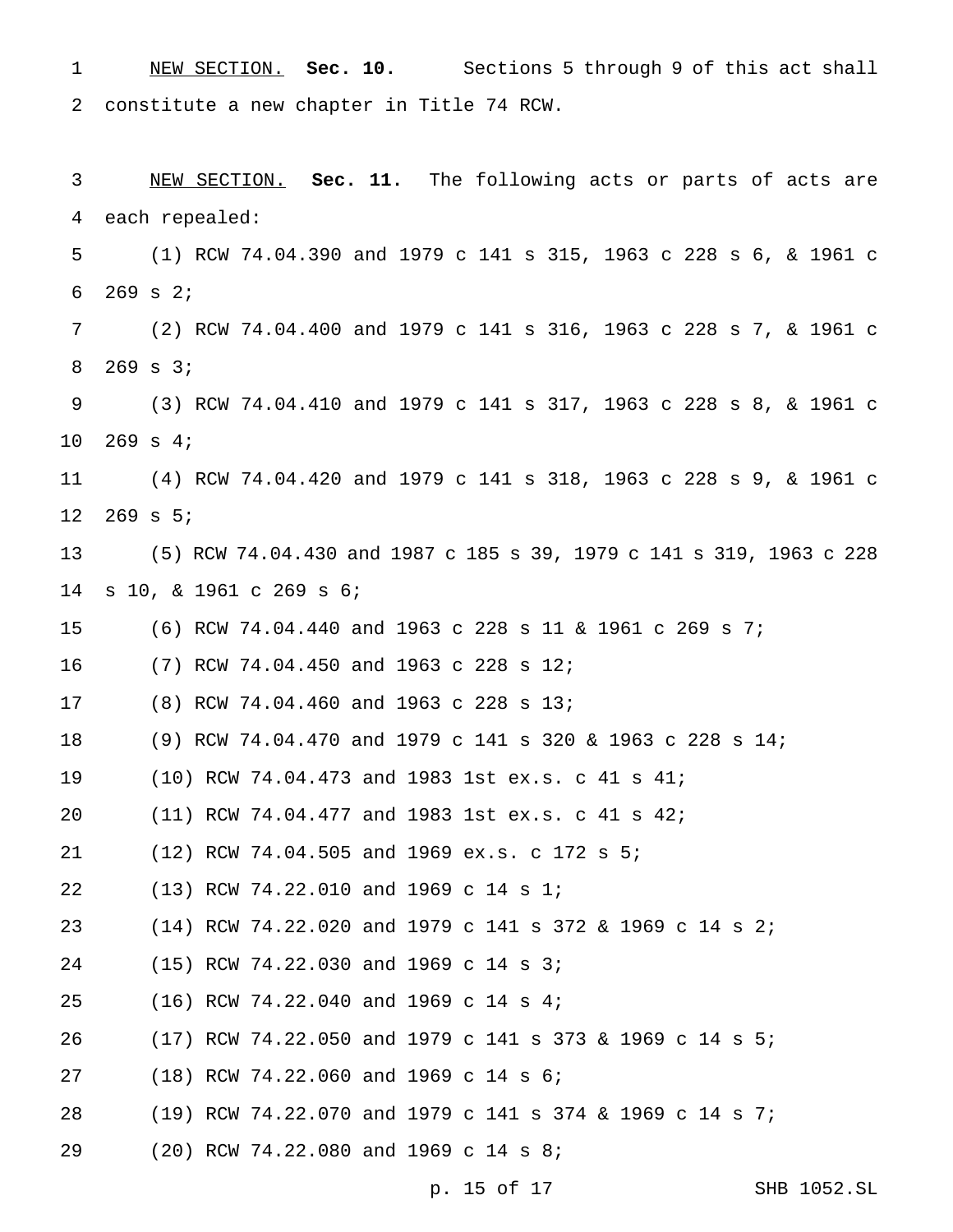| $\mathbf{1}$ |  | $(21)$ RCW 74.22.090 and 1969 c 14 s 9;  |  |                                                               |
|--------------|--|------------------------------------------|--|---------------------------------------------------------------|
| 2            |  |                                          |  | (22) RCW 74.22.100 and 1979 c 141 s 375 & 1969 c 14 s 10;     |
| 3            |  |                                          |  | (23) RCW 74.22.110 and 1979 c 141 s 376 & 1969 c 14 s 11;     |
| 4            |  | $(24)$ RCW 74.22.120 and 1969 c 14 s 12; |  |                                                               |
| 5            |  | $(25)$ RCW 74.23.005 and 1969 c 15 s 1;  |  |                                                               |
| 6            |  | $(26)$ RCW 74.23.010 and 1969 c 15 s 2;  |  |                                                               |
| 7            |  |                                          |  | $(27)$ RCW 74.23.020 and 1979 c 141 s 377 & 1969 c 15 s 3;    |
| 8            |  | (28) RCW 74.23.030 and 1969 c 15 s 4;    |  |                                                               |
| 9            |  |                                          |  | (29) RCW 74.23.040 and 1979 c 141 s 378 & 1969 c 15 s 5;      |
| 10           |  | $(30)$ RCW 74.23.050 and 1969 c 15 s 6;  |  |                                                               |
| 11           |  | $(31)$ RCW 74.23.060 and 1969 c 15 s 7;  |  |                                                               |
| 12           |  |                                          |  | $(32)$ RCW 74.23.070 and 1979 c 141 s 379 & 1969 c 15 s 8;    |
| 13           |  | $(33)$ RCW 74.23.080 and 1969 c 15 s 9;  |  |                                                               |
| 14           |  | (34) RCW 74.23.090 and 1969 c 15 s 10;   |  |                                                               |
| 15           |  | (35) RCW 74.23.100 and 1969 c 15 s 11;   |  |                                                               |
| 16           |  |                                          |  | (36) RCW 74.23.110 and 1979 c 141 s 380 & 1969 c 15 s 12;     |
| 17           |  |                                          |  | (37) RCW 74.23.120 and 1979 c 141 s 381 & 1969 c 15 s 13; and |
| 18           |  | (38) RCW 74.23.900 and 1969 c 15 s 14.   |  |                                                               |

19 \*NEW SECTION. Sec. 12. If specific funding for the purposes of this act, referencing this act by bill number, is not provided by June 30, 1991, in the omnibus appropriations act, this act shall be null and void.

**\*Sec. 12 was vetoed, see message at end of chapter.**

Passed the House March 20, 1991. Passed the Senate April 19, 1991. Approved by the Governor May 10, 1991 with the exception of certain items which were vetoed. Filed in Office of Secretary of State May 10, 1991.